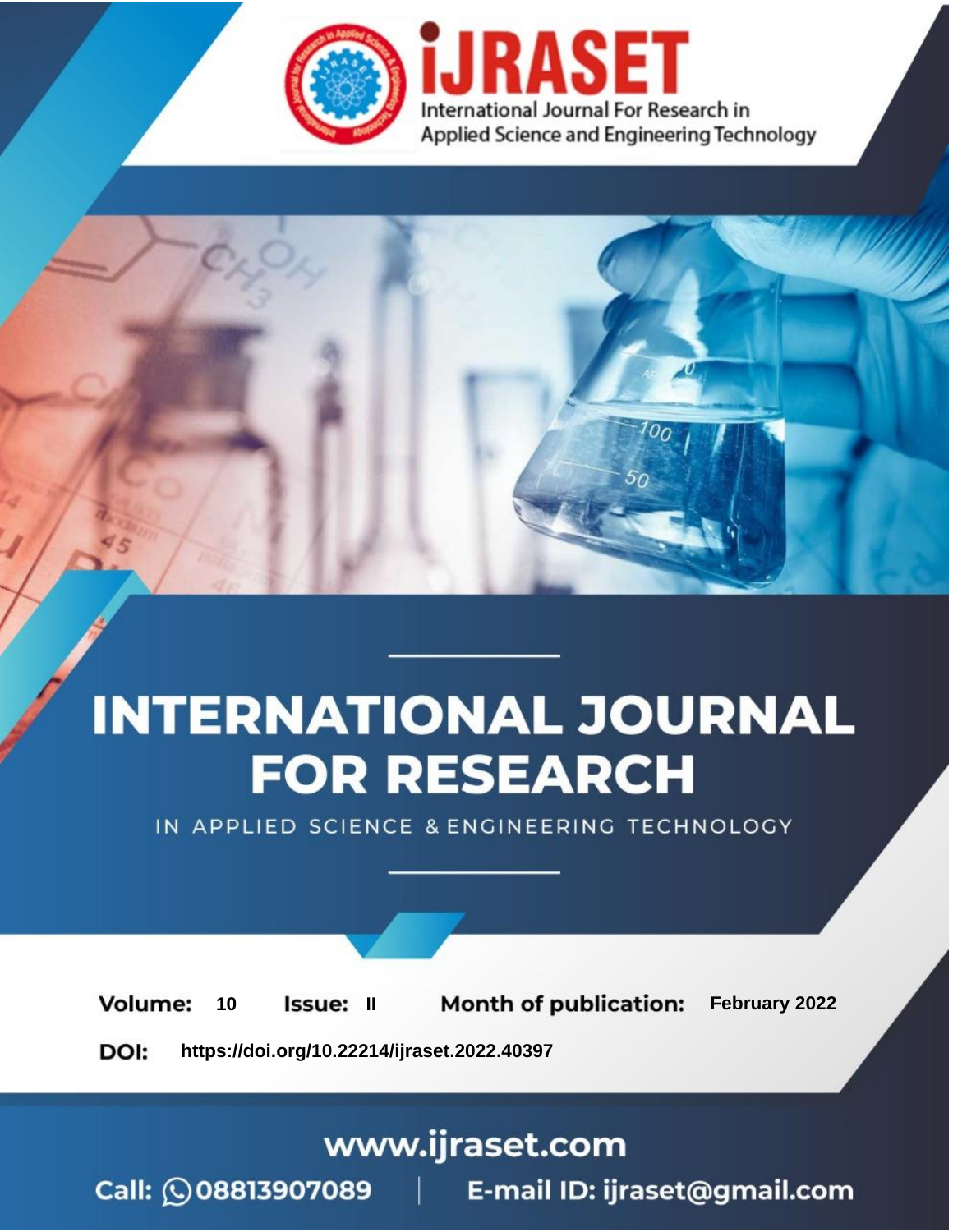

### **A Semi-Supervised Learning Approach for Tackling Twitter Spam Drift**

Priyanka .R<sup>1</sup>, Dr. J Bhuvana<sup>2</sup>

<sup>1</sup> Student, Department of Master of Computer Applications School of Computer Science IT, Jain Deemed to Be University, *Jayanagar 9th Block, Bengaluru, Karnataka– 560041, India. <sup>2</sup>MCA Coordinator, Department of Master of Computer Applications School of Computer Science & IT, Jain Deemed to Be University, Jayanagar 9 th Block, Bengaluru, Karnataka– 560041, India.*

*Abstract: Twitter play an important role in accelerating the spread of spam. In order to protect the users, Twitter and the research community have been developing different spam detection systems by applying different machine-learning techniques. However, a recent study showed that the current machine learning-based detection systems are not able to detect spam accurately because spam tweet characteristics vary over time. This issue is called "Twitter Spam Drift". In the proposed system a semi-supervised learning approach (SSLA) has been proposed to tackle this. The new approach uses the unlabeled data to learn the structure of the domain. To handle the drift, live twitter stream of data is taken for the study. The pre-processing of livedownloaded data is labeled and machine learning is applied to detect spam and non-spam users. The data is stored in cloud storage, which can be accessed by user from anywhere. Experimental results were conducted on more than one machine learning algorithm and finds the better for the proposed problem, in-terms of accuracy.*

#### **I. INTRODUCTION**

The online social networks (OSNs) such as Facebook, WhatsApp, and Twitter have become a very important part of daily lives nowadays. People use them to make friends, communicate with each other, read the news, and share their stories. Twitter, which was founded in 2006, has become one of the most popular microblogging platforms since then. A Twitter generic profile consists of three components: the account's tweets, followers, and friends. In addition to the account components, there are several Twitterspecific features, such as mentions, hashtags, and retweets. Users can only post messages (tweets) up to 140 characters. These tweets can contain text, hashtags, mentions, and shortened URLs. Unfortunately, due to the high popularity of Twitter, it has become very attractive to spammers. In Twitter, spammers tweet for several goals, such as to spread advertisement, disseminate pornography, spread viruses, phishing, or simply just to compromise a system's reputation. Spammers use trending hashtags to direct users to unrelated topics. Also, spammers use mentions to spread spam tweets. The most important part of spam tweets is the shortened URLs, which enable spammers to deceive users. Different studies showed that about 5% to 6% of messages in Twitter are spams.9,10 Consequently, the research community and Twitter have proposed several spam detection systems to protect users. Twitter has applied rules against spammers or those who behave abnormally. For instance, users who are frequently sending friend requests, sending duplicate content, mentioning others, or posting tweets containing only a URL are considered spammers. Also, Twitter provides different options to its users to report spammers, such as selecting report @username, clicking on the report icon, or clicking on report conversation. However, spammers are using different ways to evade detection by buying followers or mixing spam tweets with normal tweets. This motivates the research communities to develop new, innovative mechanisms.

Twitter is becoming increasingly popular in the last few years. It has been rated the most popular social network among teenagers according to a recent study. However, the popularity of Twitter also makes it an attractive platform for spamming activities. Twitter spam, which is referred as unsolicited tweets containing malicious links that directs victims to external sites containing malware downloads, phishing, drug sales, or scams, etc., has already polluted the platform.

Consequently, security companies, as well as Twitter itself, have devoted themselves to make Twitter a spam-free platform. For instance, Trend Micro uses a blacklisting service called Web Reputation Technology system to filter spam URLs for users who have their products installed. Twitter also applies blacklist as a component in their detection system called BotMaker. However, blacklists' lagging time fails to protect victims from new spam. Research shows that, more than 90% victims may visit a new spam link before it is blocked by blacklists. In order to tackle the limitation of blacklists, researchers have proposed some detection schemes which can make use of user activity patterns to detect spam without checking the URLs.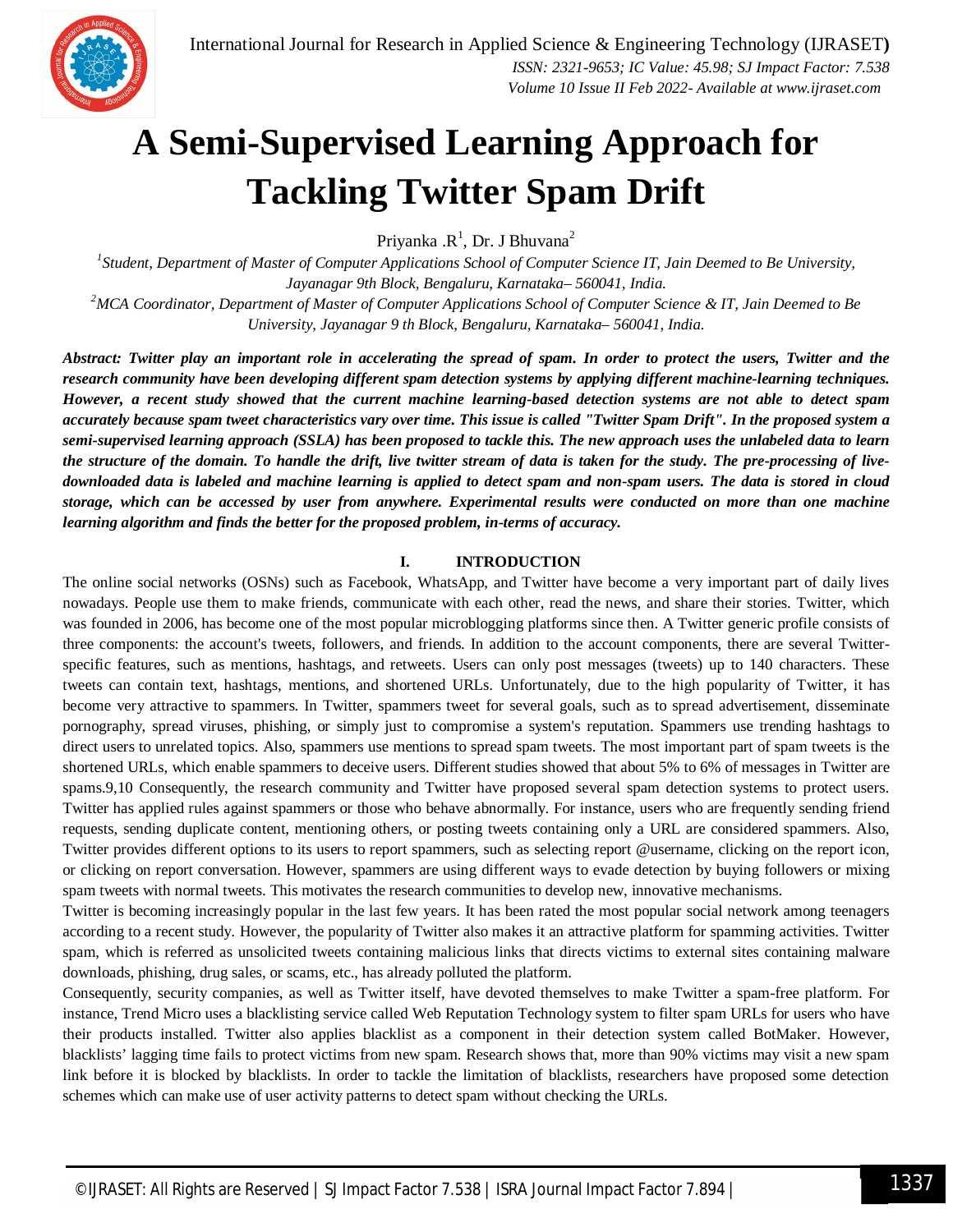

International Journal for Research in Applied Science & Engineering Technology (IJRASET**)**

 *ISSN: 2321-9653; IC Value: 45.98; SJ Impact Factor: 7.538 Volume 10 Issue II Feb 2022- Available at www.ijraset.com*

#### **II. PROBLEM STATEMENT**

The current machine learning approaches used for detecting Twitter spam cannot overcome the problem of drifted Twitter spam because the statistical features of spam tweets are changing over time. As a result, the accuracy of the traditional machine learning algorithm is decreasing gradually as time goes on. This is the most considerable problem in existing twitter spam detection. In labeled large dataset, we have observed this problem and carried out a thorough analysis of it.

#### **III. PROPOSED SYSTEM**

A semi-supervised learning approach (SSLA) has been proposed to tackle the Twitter spam drift where we used unlabeled data to learn the structure of the domain. Different experiments were performed on live tweet dataset and evaluate the proposed approach and the results show that the proposed SSLA can reduce the effect of Twitter spam drift and outperform the existing techniques.

SSLA is a type of ML technique that is useful when the number of labeled instances is limited. The aim of SSLA is to combine labeled and unlabeled data to create better learners.

The SSLA has been used to evaluate different applications, such as software fault detection, text classification, spam email detection, quantitative structure-activity modeling, and so forth.

The SSLA was chosen to solve the Twitter spam drift problem for several reasons. First, the SSLA uses a combination of labeled and unlabeled data at the same time.

Second, SSLA is more applicable than supervised learning approaches when the amount of unlabeled data is huge. This attribute is very important when dealing with changed spam tweets.

Third, the SSLA lowers the effort of labeling a large dataset, which is very expensive and time-consuming, while maintaining high accuracy rates.



#### **IV. METHODOLGY**

#### *A. Data Collection*

Live data is streamed from twitter through API. The dataset is collected with particular hashtag. The imported data is stored in json file format for further processing. The hashtag can be changed by user for any specific handle to retrieve the dataset.

#### *B. Data Preprocessing*

The dataset imported in json format is considered for further processing. The dataset is extracted only few important columns for the study. The dataset is split into D1 and D2, where is marked to be labeled dataset with the following rules. The user is considered to be genuine, if Followers count >30, Number of Tweets posted >50 and Number of tweets liked >0, else the user is considered to Spam user. With this labeled dataset D1, we used KNN algorithm to create the labeled dataset of D2. Then D1 and D2 is combined to get the final dataset.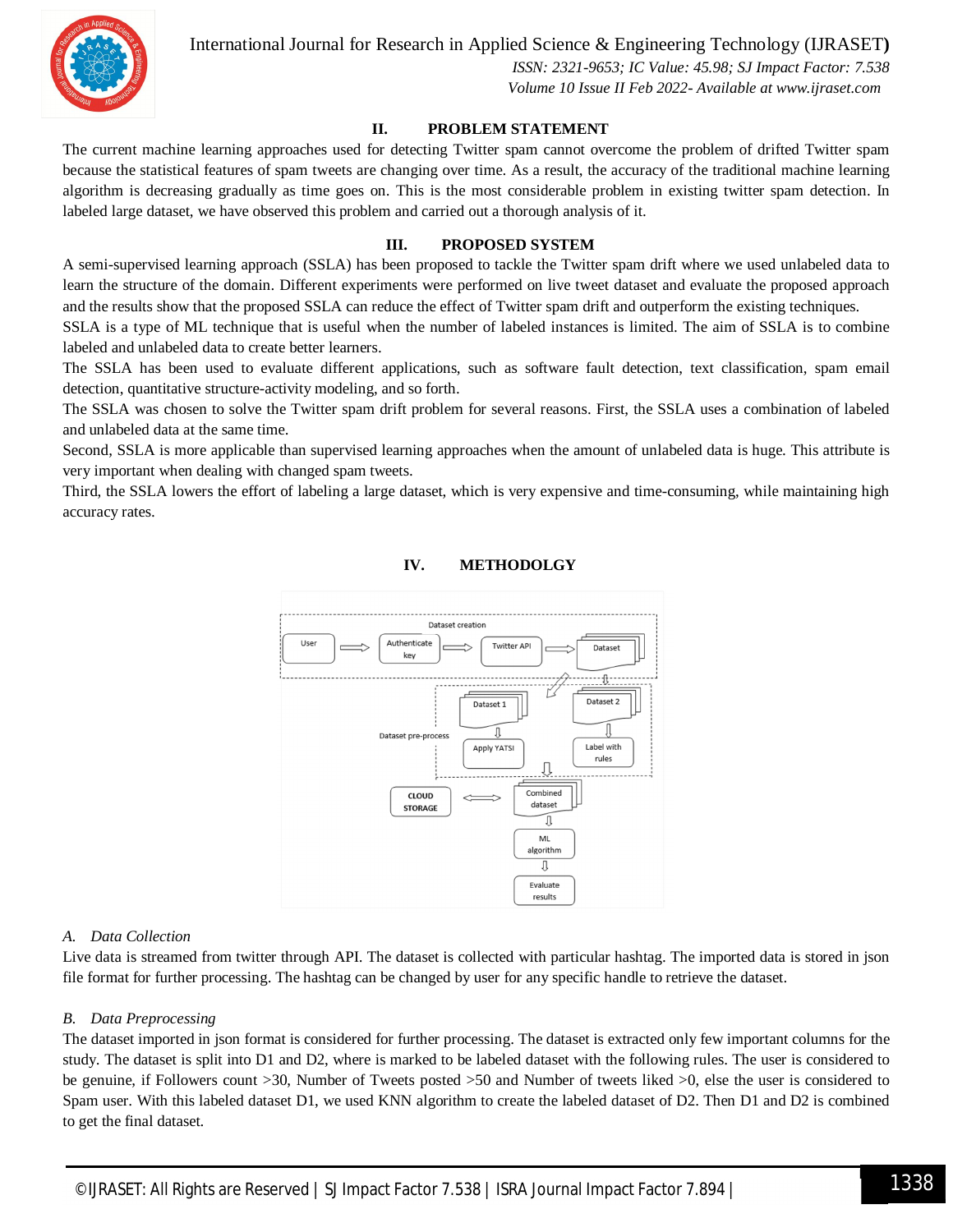

 *ISSN: 2321-9653; IC Value: 45.98; SJ Impact Factor: 7.538 Volume 10 Issue II Feb 2022- Available at www.ijraset.com*

#### *C. Label Data Using YATSI*

The preprocessed dataset from module 2, dataset D2 is considered to apply YATSI. YATSI is a semi-supervised classification algorithm that can be built on top of any supervised classification algorithm and the nearest neighborhood algorithm. YATSI consists of two stages. In the first stage, an initial prediction model, which generated on the training set and prediction for unlabeled instances are determined by using a supervised classifier. In the second stage, the actual predictions for unlabeled instances are determined by using the nearest neighborhood algorithm. It has been proven that changing the value of the weighting parameter F, which gives as much weight to the training set as to testing set, improved the YATSI performance.

The weight is used to reduce the influence of the test set, and it can be calculated by the following equation: weight  $= p^*$  (training instances/test instances), where p is a parameter that can be defined by a user to raise or lower the importance of the test-set.

#### *D. Cloud Storage*

The resultant dataset from the pre-processing is stored in cloud storage. We used drivehq.com for storing the dataset. Dataset is stored as CSV (Comma separated values) file and can be accessed through file transfer protocol for further processing and spam detection modules.

#### *E. Twitter Spam Prediction*

Dataset prepared from the above module was take for study, and the dataset was split into 70% training dataset, 30% test dataset. Machine learning algorithm such as KNN, logistic regression, Naive Bayes, and Support Vector machine is considered for learning and spam detection. The accuracy and error values such as mean absolute error (MAE), mean squared error (MSE) , root mean squared error (RMSE) and R-squared error was considered for study.

#### **V. YATSI ALGORITHM**

Algorithm: High level pseudo code for the two-stage YATSI algorithm Input: a set of labeled data  $D_l$  and a set of unlabeled data  $D_u$ , an of-the-shelf classifier C and a nearest neighbor number K; let  $N = |D_l|$  and  $M = |D_u|$ 

Step 1:

Train the classifier C using  $D_l$  to produce the model  $M_l$ Using the model  $M_l$  to "pre-label" all the examples from  $D_u$ Assign weights of 1.0 to every example in  $D_l$ and of  $F \times (N/M)$  to all examples in  $D_n$ Merge the two sets  $D_l$  and  $D_u$  into  $D$ 

Step 2:

For every example that needs a prediction: Fined the K-nearest neighbors to the example from  $D$  to produce set  $NN$ For each class: Sum the weights of the examples from NN that belong to that class Predict the class with the largest sum of weights.

Fig. 1. YATSI Algorithm (Driessens et al. 2006)

#### **VI. CONCLUSION**

Twitter popularity has not only attracted more users, but it also makes it a very attractive platform for spammers. As the number of spammers is growing rapidly, the research community and Twitter have been developing different spam detection systems to protect users. Various machine learning approaches have been proposed to detect spam tweets. However, a recent study pointed out a new problem in Twitter detection systems called drifted twitter spam. The study shows that spam tweet characteristics are changing over time, which affect the performance of the traditional ML algorithms. Consequently, the proposed system introduced a new approach that can reduce the effect of Twitter spam drift while detecting spam tweets. The proposed approach, SSLA, is a semi-supervised ML technique that uses the unlabeled data to learn the structure of the domain. Thus, it can detect spam tweets with high accuracy even when the Twitter spam drift problem occurs. SSLA uses the YATSI algorithm, which can be built on top of any supervised machine learning algorithms. One of the advantages of using YATSI is that it usually improves the predictive performance of the base classifier. Experiments were carried out, and the results showed that high accuracy of spam detection is achieved.

As future work, we are interested to analyze using some deep learning models such as neural networks and Convolutional Neural networks (CNN).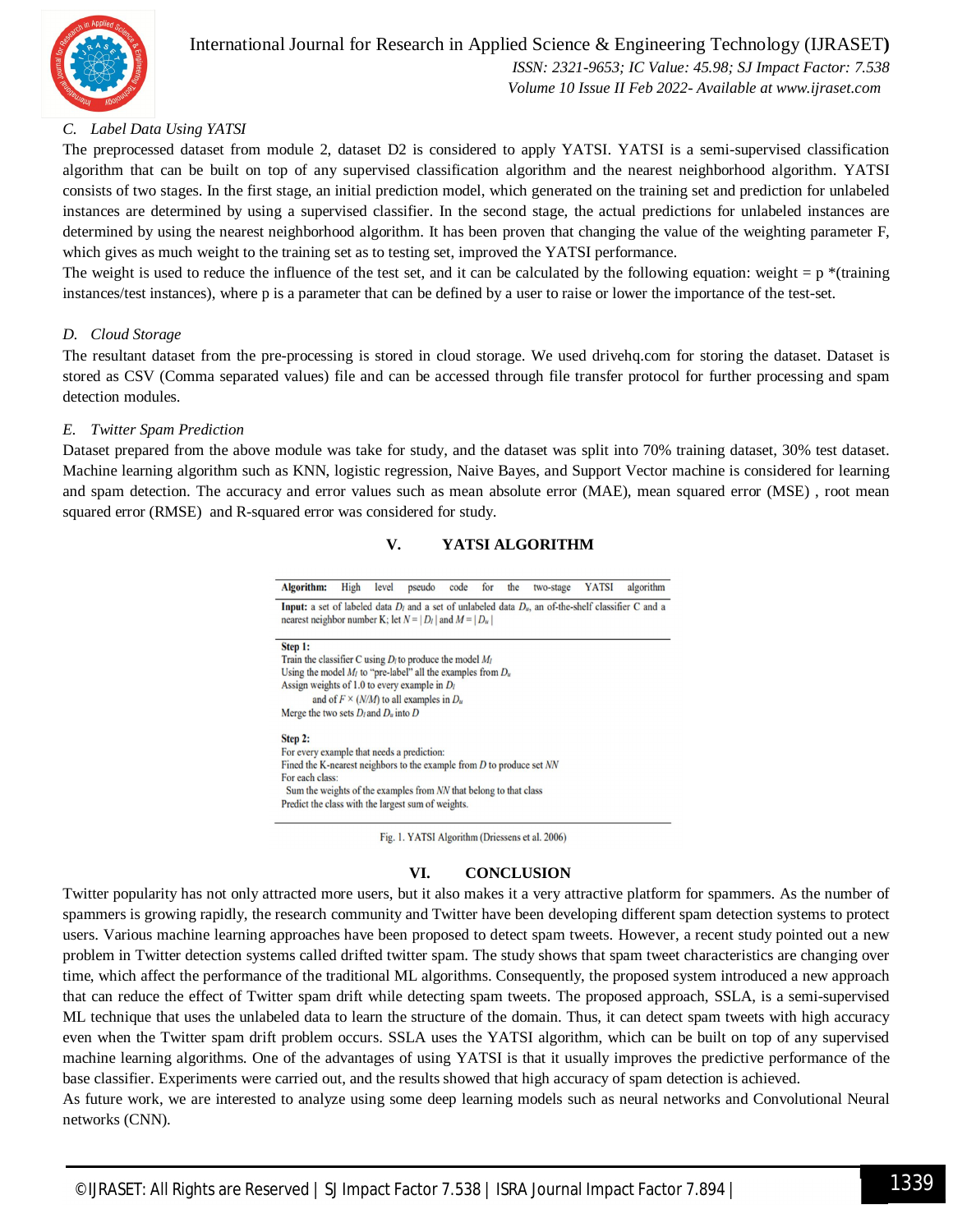International Journal for Research in Applied Science & Engineering Technology (IJRASET**)**



 *ISSN: 2321-9653; IC Value: 45.98; SJ Impact Factor: 7.538*

#### *Volume 10 Issue II Feb 2022- Available at www.ijraset.com*

#### **REFERENCES**

- [1] C. Chen, J. Zhang, Y. Xie, Y. Xiang, W. Zhou, M. M. Hassan, A. AlElaiwi and M. Alrubaian, A performance evaluation of machine learning-based streaming spam tweets detection, IEEE Trans. Comput. Soc. Syst. 2(3) (2015) 65–76.
- [2] M. Mateen, M. Iqbal, M. Aleem and M. Islam, A hybrid approach for spam detection for Twitter, 2017 14th Int. Bhurban Conf. Applied Sciences and Technology (IBCAST) (Islamabad, Pakistan, 2017), p. 466.
- [3] C. Grier, K. Thomas, V. Paxson and M. Zhang, @ spam: The underground on 140 characters or less, in Proc. 17th ACM Conf. Computer and Communications Security, ACM, New York, NY, USA, 2010, pp. 27–37.
- [4] F. Benevenuto, G. Magno, T. Rodrigues and V. Almeida, Detecting spammers on twitter, Collaboration, Electronic Messaging, Anti-Abuse and Spam Conf. (CEAS), 13–14 July 2010, Redmond, Washington, US, pp. 1–10.
- [5] N. El-Mawass and S. Alaboodi, Detecting Arabic spammers and content polluters on Twitter, 2016 Sixth Int. Conf. Digital Information Processing and Communications (ICDIPC), 2016, pp. 53.
- [6] C. Chen, J. Zhang, X. Chen, Y. Xiang and W. Zhou, 6 million spam tweets: A large ground truth for timely Twitter spam detection, in 2015 IEEE Int. Conf. Communications (ICC), 2015, pp. 7065–7070.
- [7] A. Al-Zoubi, J. Alqatawna and H. Faris, Spam pro<sup>-</sup>le detection in social networks based on public features, 2017 8th Int. Conf. Information and Communication Systems (ICICS), April 4–6 2017, Irbid, Jordan, pp. 130–135.
- [8] Z. Miller, B. Dickinson, W. Deitrick, W. Hu and A. H. Wang, Twitter spammer detection using data stream clustering, Inf. Sci. 260 (2014) 64–73.
- [9] N. Eshraqi, M. Jalali and M. Moattar, Detecting spam tweets in Twitter using a data stream clustering algorithm, 2015 Int. Congress on Technology, Communication and Knowledge (ICTCK) (Mashhad, Iran, 2015), pp. 347–351.
- [10] C. Chen, J. Zhang, Y. Xiang and W. Zhou, Asymmetric self-learning for tackling twitter spam drift, 2015 IEEE Conf. Computer Communications Workshops (INFOCOM WKSHPS), 26 April – 1 May 2015, Hong Kong, China, pp. 208–213.
- [11] Twitter Help Center, Reporting spam on Twitter, https://support.twitter.com/articles/64986.
- [12] C. Chen, Y. Wang, J. Zhang, Y. Xiang, W. Zhou and G. Min, \Statistical features-based real-time detection of drifted Twitter spam, IEEE Trans. Inf. Forensics and Sec. 12(4) (2017) 914–925.